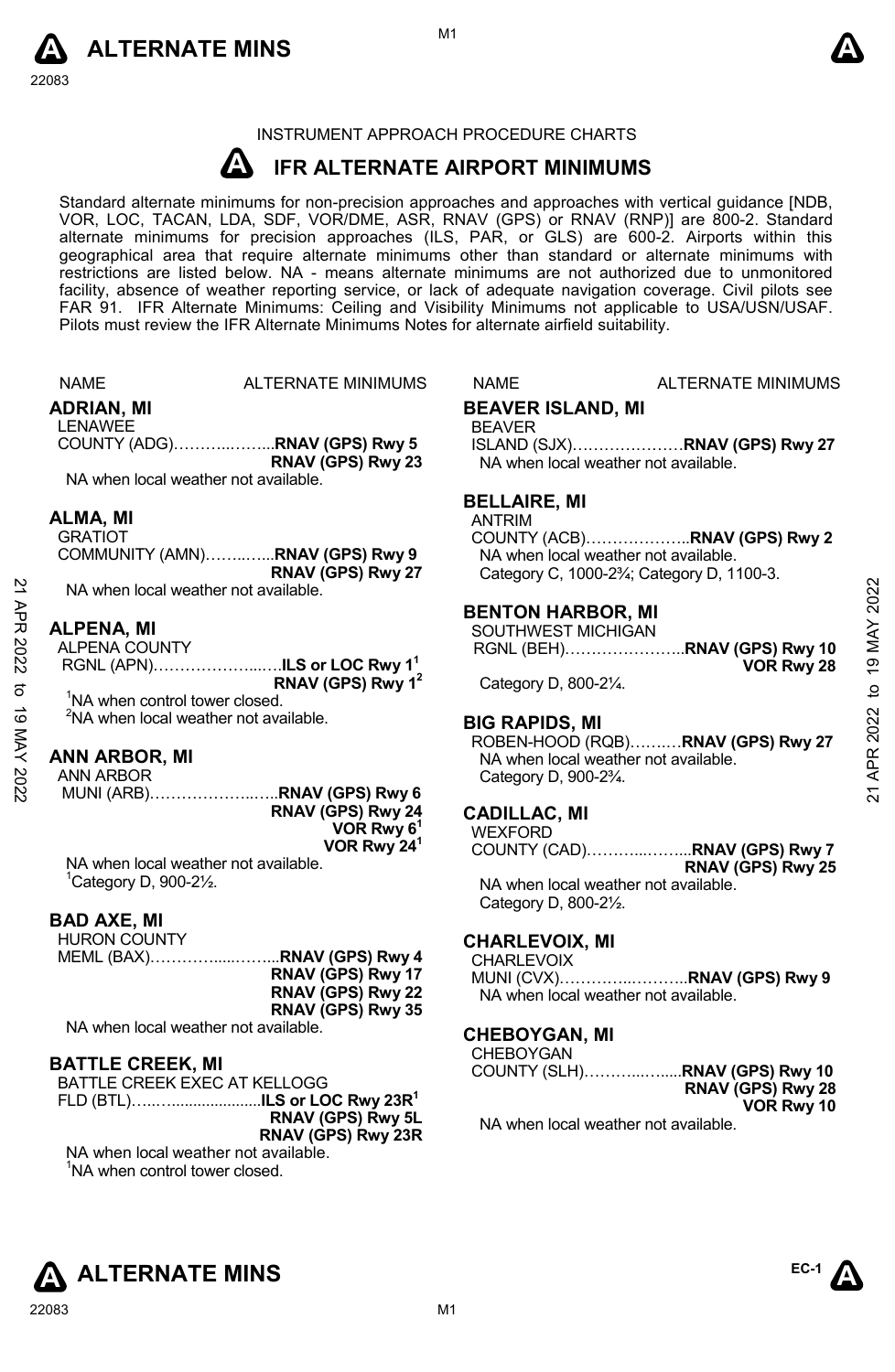

22083

| <b>NAME</b>             | <b>ALTERNATE MINIMUMS</b> |
|-------------------------|---------------------------|
| <b>AAI BIJIITER IJI</b> |                           |

**COLDWATER, MI**  BRANCH COUNTY

 MEML (OEB)……….................**RNAV (GPS) Rwy 7 RNAV (GPS) Rwy 25** 

NA when local weather not available.

### **DETROIT, MI**

COLEMAN A YOUNG

MUNI (DET)……..….................**ILS or LOC Rwy 151 ILS or LOC Rwy 331 RNAV (GPS) Rwy 1523 RNAV (GPS) Rwy 332**

1 LOC, Category D, 900-2¾.  $2$ Category D, 900-2 $\frac{3}{4}$ . <sup>3</sup>NA when local weather not available.

WILLOW

RUN (YIP)…….…................….**ILS or LOC Rwy 5R1 ILS or LOC Rwy 23L2 RNAV (GPS) Rwy 5R4 RNAV (GPS) Rwy 934 RNAV (GPS) Rwy 23L4 VOR-A4** 

<sup>1</sup>ILS Category D, 700-21/<sub>4</sub>; LOC, Category D, 800- $2\frac{1}{4}$ .

 $2$ ILS, Category D, 700-2 $\frac{1}{4}$ .

<sup>3</sup>NA when local weather not available. 4 Category D, 800-2¼.

# **DETROIT/GROSSE ILE, MI**

GROSSE ILE MUNI (ONZ)…………….........................**NDB Rwy 41 RNAV (GPS) Rwy 42 RNAV (GPS) Rwy 222 VOR-A2** 21  $\frac{21}{N}$  All S, Category D, 700-2<sup>1/</sup>4.<br>
<sup>21</sup>  $\frac{23}{N}$   $\frac{3}{N}$  A when local weather not available.<br>
21  $\frac{23}{N}$   $\frac{23}{N}$   $\frac{25}{N}$   $\frac{27}{N}$ <br> **21 DETROIT/GROSSE ILE, MI**<br>  $\frac{27}{N}$  **GAYLORD RGNL (GLR).....** 

NA when local weather not available.

 $1$ Categories A, B, 1000-2; Category C, 1000-2 $\frac{3}{4}$ ; Category D, 1000-3.  ${}^{2}$ Categories A, B, 900-2; Category C, 900-2 $\frac{1}{2}$ ; Category D, 900-2¾.

### **ESCANABA, MI**

DELTA COUNTY (ESC)……....**ILS or LOC Rwy 913 LOC/DME BC Rwy 272 RNAV (GPS) Rwy 123 RNAV (GPS) Rwy 92 RNAV (GPS) Rwy 1923 RNAV (GPS) Rwy 272 VOR Rwy 123** 1 ILS, Category C, 700-2; Category D, 900-2¾.

 LOC, Category D, 900-2¾.  $2^2$ Category D, 900-2 $\frac{3}{4}$ . <sup>3</sup>NA when local weather not available.



### S NAME ALTERNATE MINIMUMS

#### **FLINT, MI BISHOP**

INTL (FNT)…….........…........…**ILS or LOC Rwy 912**



<sup>1</sup>NA when control tower closed. LOC, Category D, 800-2¼. Category D, 800-2 $\frac{1}{4}$ . NA when local weather not available.

### **FRANKFORT, MI**

FRANKFORT DOW MEML

|                                                                    | RNAV (GPS) Rwy 33 |
|--------------------------------------------------------------------|-------------------|
| NA when local weather not available.                               |                   |
| Category B, 900-2; Category C, 900-2 <sup>3</sup> / <sub>4</sub> . |                   |

# **FREMONT, MI**

FREMONT

|                                      | RNAV (GPS) Rwy 19 |
|--------------------------------------|-------------------|
| NA when local weather not available. |                   |

## **GAYLORD, MI**

GAYLORD RGNL (GLR)……....**RNAV (GPS) Rwy 9 RNAV (GPS) Rwy 27 VOR Rwy 27** 

Category D, 800-2½. NA when local weather not available.

### **GRAND RAPIDS, MI**

GERALD R FORD INTL (GRR)………………..…**ILS or LOC Rwy 26L1**

**ILS or LOC Rwy 351 RADAR-11 RNAV (GPS) Rwy 8L2 RNAV (GPS) Rwy 172 VOR Rwy 172** 

<sup>1</sup>NA when control tower closed. <sup>2</sup>NA when local weather not available.

### **GRAYLING, MI**

GRAYLING AAF (GOV)…...…**RNAV (GPS) Rwy 14**  NA when local weather not available. Category D, 900-2½.

**ALTERNATE MINS**  $\qquad^{\text{EC-1}}$ 





M<sub>2</sub>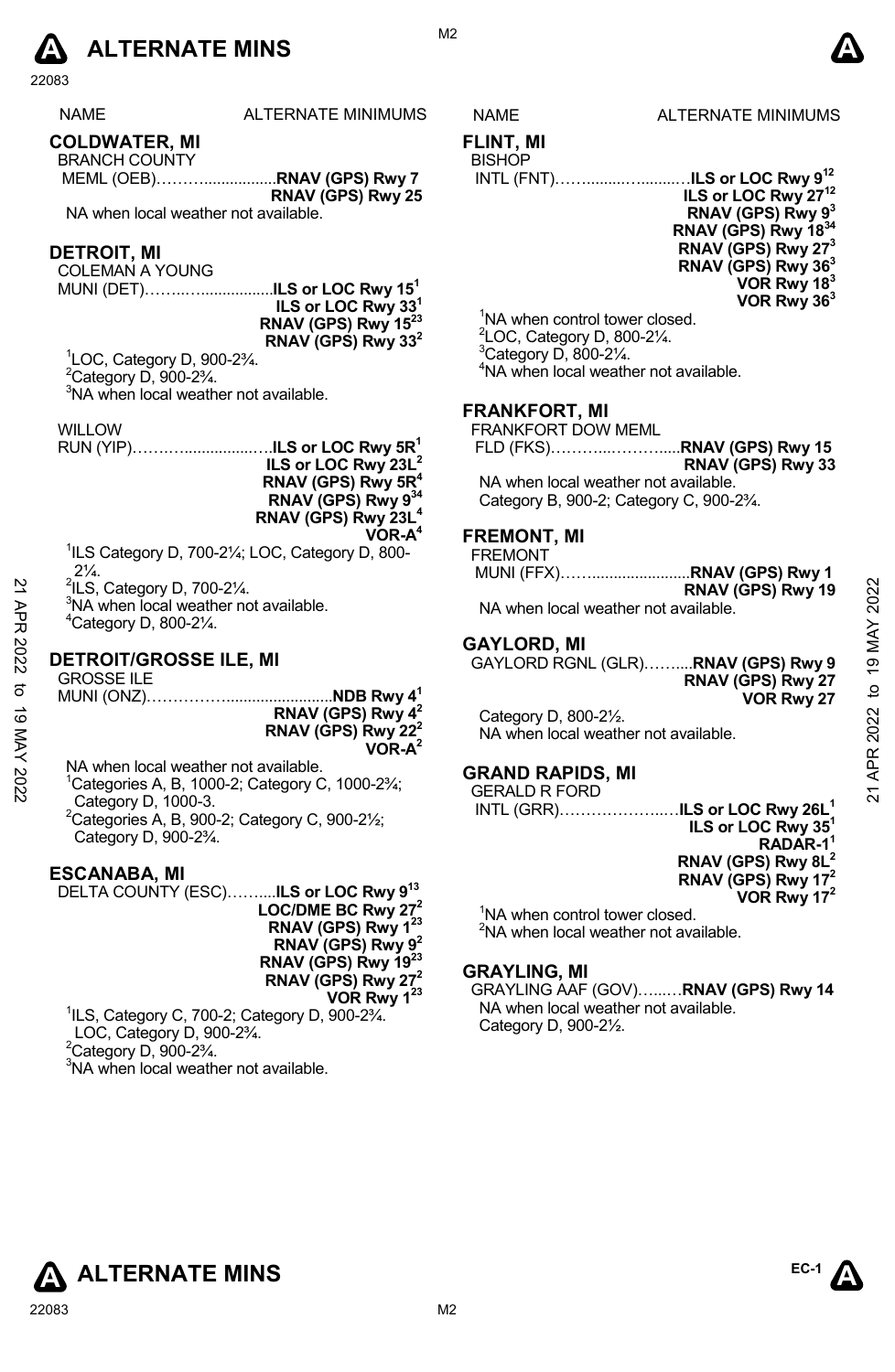

22083

| NAME                   | ALTERNATE MINIMUM |
|------------------------|-------------------|
| <b>HANCOCK, MI</b>     |                   |
| <b>HOUGHTON COUNTY</b> |                   |

MEML (CMX)………...........…..**ILS or LOC Rwy 311**

**LOC BC Rwy 133 RNAV (GPS) Rwy 7<sup>23</sup> RNAV (GPS) Rwy 1324 RNAV (GPS) Rwy 2524 VOR Rwy 2523**

 LOC, Category D, 800-2¼. <sup>2</sup>NA when local weather not available. Category D, 800-2 $\frac{1}{4}$ . Category D, 900-2½.

## **HARBOR SPRINGS, MI**

HARBOR SPRINGS (MGN)……...……...**RNAV (GPS) Rwy 10 RNAV (GPS) Rwy 28**  NA when local weather not available. Category B, 900-2.

### **HOLLAND, MI**

| WEST MICHIGAN                        |                                             |
|--------------------------------------|---------------------------------------------|
|                                      | RGNL (BIV)…………………… <b>.RNAV (GPS) Rwy 8</b> |
|                                      | RNAV (GPS) Rwy 26                           |
| NA when local weather not available. |                                             |

## **HOUGHTON LAKE, MI**

| ЯPR<br>2022 | <b>HOUGHTON LAKE, MI</b><br>ROSCOMMON COUNTY - BLODGETT   | <sup>1</sup> ILS, Category C, 800-2; Category D, 900-3;<br>LOC, Category D, 900-3.<br><sup>2</sup> LOC, Category D, 900-3.<br><sup>3</sup> Category D, 900-3. | 2022         |
|-------------|-----------------------------------------------------------|---------------------------------------------------------------------------------------------------------------------------------------------------------------|--------------|
| ನ           | RNAV (GPS) Rwy 27                                         | <b>LAPEER, MI</b>                                                                                                                                             | ග            |
|             | NA when local weather not available.                      | DUPONT-LAPEER (D95)RNAV (GPS) Rwy 18                                                                                                                          | $\mathsf{D}$ |
| ಠ           | <b>HOWELL, MI</b>                                         | RNAV (GPS) Rwy 36                                                                                                                                             | 2022         |
| KAY         | LIVINGSTON COUNTY SPENCER J                               | NA when local weather not available.                                                                                                                          |              |
| 2022        | RNAV (GPS) Rwy 31<br>NA when local weather not available. | <b>LUDINGTON, MI</b><br>MASON COUNTY (LDM)RNAV (GPS) Rwy 8                                                                                                    | ম            |

### **HOWELL, MI**

#### **IONIA, MI**

IONIA COUNTY (Y70)…….….**RNAV (GPS) Rwy 10 RNAV (GPS) Rwy 28**  NA when local weather not available.

### **IRON MOUNTAIN-KINGSFORD, MI**

FORD (IMT)…………………….**RNAV (GPS) Rwy 1 RNAV (GPS) Rwy 19 VOR Rwy 31** 

NA when local weather not available.

# **IRONWOOD, MI**

| GOGEBIC/IRON |                   |
|--------------|-------------------|
|              |                   |
|              | RNAV (GPS) Rwy 27 |
|              | VOR Rwy 9         |

NA when local weather not available. Categories A, B, 900-2; Categories C, D, 1000-3.

# **JACKSON, MI**

JACKSON COUNTY-REYNOLDS

FLD (JXN)……………...…........**ILS or LOC Rwy 251 RNAV (GPS) Rwy 7**

NA when local weather not available. <sup>1</sup>NA when tower closed.

# **KALAMAZOO, MI**

KALAMAZOO/BATTLE CREEK

INTL (AZO)………………....…**ILS or LOC Rwy 3512 RADAR-11 RNAV (GPS) Rwy 173 VOR Rwy 353** 

<sup>1</sup>NA when control tower closed.  $2$ ILS, Category C, D, 700-2.

<sup>3</sup>NA when local weather not available.

### **LANSING, MI**

CAPITAL REGION



### **LAPEER, MI**

### **LUDINGTON, MI**

MASON COUNTY (LDM)……..**RNAV (GPS) Rwy 8 RNAV (GPS) Rwy 26** NA when local weather not available.

**MACKINAC ISLAND, MI** 

MACKINAC ISLAND (MCD)……………...….**RNAV (GPS) Rwy 8 RNAV (GPS) Rwy 26** 

**VOR/DME-A**  NA when local weather not available.

#### **MANISTEE, MI**

MANISTEE COUNTY/

 BLACKER (MBL)………..........**ILS or LOC Rwy 281 RNAV (GPS) Rwy 102 RNAV (GPS) Rwy 282** 

NA when local weather not available  $^{1}$ LOC, Category C, 800-2¼; Category D, 900-3.  $^{2}$ Category C, 800-21⁄4; Category D, 900-23⁄4.





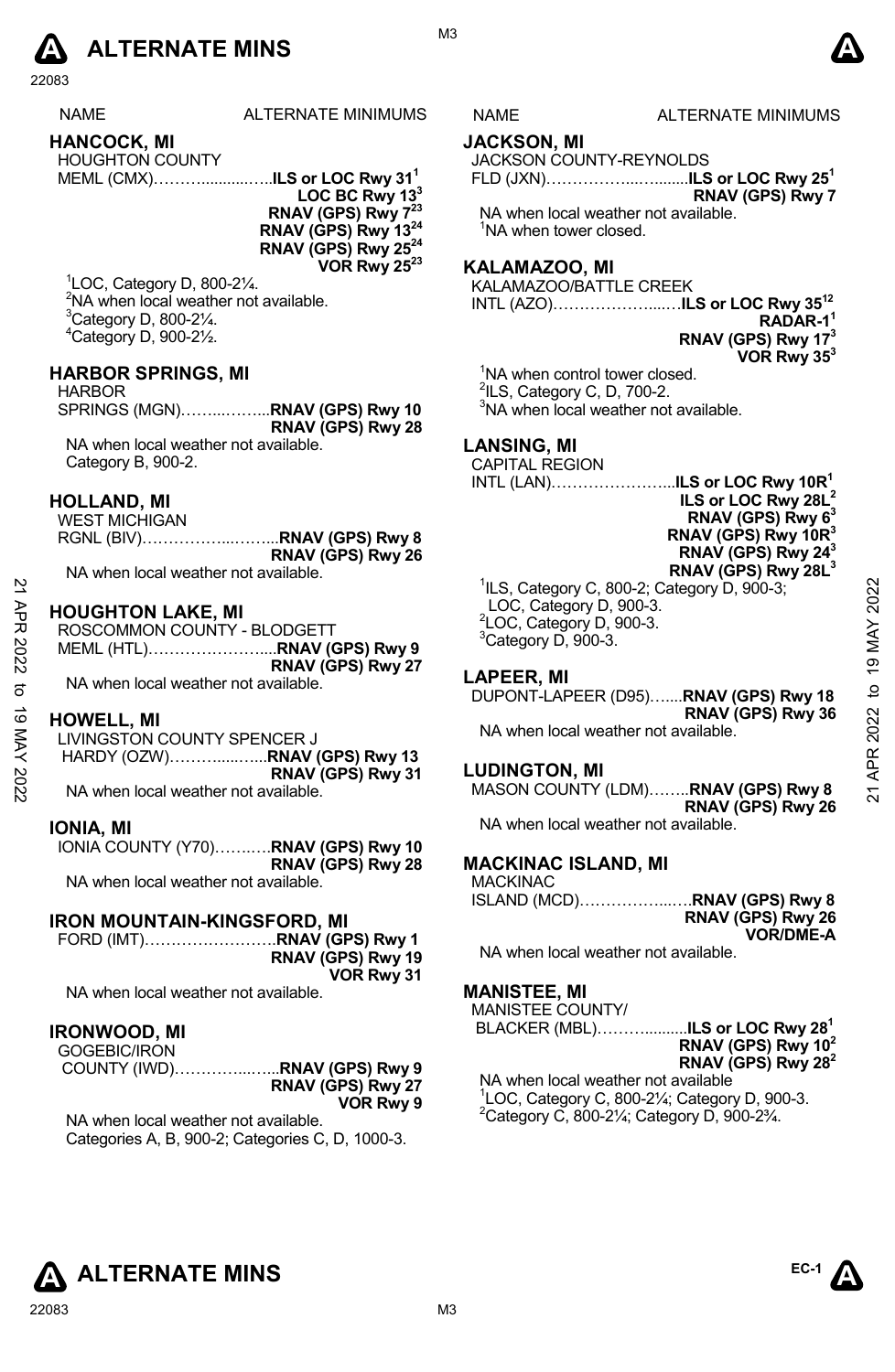

22083

| NAME |  |
|------|--|
|------|--|

ALTERNATE MINIMUMS NAME ALTERNATE MINIMUMS

# **MANISTIQUE, MI**

**SCHOOLCRAFT** COUNTY (ISQ)………………....**RNAV (GPS) Rwy 10 RNAV (GPS) Rwy 28** 

NA when local weather not available.

### **MARSHALL, MI**

BROOKS FLD (RMY)………...**RNAV (GPS) Rwy 28**  NA when local weather not available.

### **MASON, MI**

MASON JEWETT FLD (TEW)………..…………..**RNAV (GPS) Rwy 10 RNAV (GPS) Rwy 28**  NA when local weather not available.

**MENOMINEE, MI** 

#### **MENOMINEE**

| ------------- |                   |
|---------------|-------------------|
|               |                   |
|               | RNAV (GPS) Rwy 21 |
|               | RNAV (GPS) Rwy 32 |
|               | VOR-A             |
| .             |                   |

NA when local weather not available. Category D, 800-2½.

### **MIDLAND, MI**

| JACK BARSTOW (IKW)RNAV (GPS) Rwy 6 |                   |
|------------------------------------|-------------------|
|                                    | RNAV (GPS) Rwy 24 |
|                                    | VOR-A             |

NA when local weather not available.

#### **MONROE, MI**

|                                      | RNAV (GPS) Rwy 21 |
|--------------------------------------|-------------------|
| NA when local weather not available. |                   |

### **MOUNT PLEASANT, MI**

| <b>MOUNT PLEASANT</b> |                                         |
|-----------------------|-----------------------------------------|
|                       | MUNI (MOP)RNAV (GPS) Rwy 9 <sup>1</sup> |
|                       | RNAV (GPS) Rwy 27 <sup>1</sup>          |
|                       | VOR Rwy $27^2$                          |

NA when local weather not available. <sup>1</sup>Category D, 1000-3.  ${}^{2}$ Categories C, D, 1000-3.

# **MUSKEGON, MI**

MUSKEGON COUNTY (MKG)…………….…**ILS or LOC Rwy 241 ILS or LOC Rwy 321 RNAV (GPS) Rwy 62 RNAV (GPS) Rwy 142 RNAV (GPS) Rwy 242 RNAV (GPS) Rwy 322** 

<sup>1</sup>NA when control tower closed. <sup>2</sup>NA when local weather not available.

M4

### **NEWBERRY, MI**

LUCE COUNTY (ERY)……............…**RNAV (GPS) Rwy 11 RNAV (GPS) Rwy 29** 

NA when local weather not available. Category D, 800-2¼.

# **OWOSSO, MI**

#### OWOSSO

 COMMUNITY (RNP)…….......**RNAV (GPS) Rwy 29 VOR/DME Rwy 29**  NA when local weather not available.

### **PELLSTON, MI**

| PELLSTON RGNL/EMMET                               |                                |
|---------------------------------------------------|--------------------------------|
| COUNTY (PLN) <b>ILS or LOC Rwy 32<sup>1</sup></b> |                                |
|                                                   | RNAV (GPS) Rwy 5 <sup>2</sup>  |
|                                                   | RNAV (GPS) Rwy 23 <sup>3</sup> |
|                                                   | RNAV (GPS) Rwy 32 <sup>3</sup> |
|                                                   | VOR Rwy $233$                  |

NA when local weather not available.

 LOC, Category C, 900-2½; Category D, 1000-3. Categories A, B, 900-2; Category C, 900-2 $\frac{1}{2}$ ; Category D, 1000-3. Category C, 900-21⁄2; Category D, 1000-3.

# **PONTIAC, MI**

#### OAKLAND COUNTY INTL (PTK)……………….…....**ILS or LOC Rwy 9R1**

**LOC BC Rwy 27L1 RNAV (GPS) Rwy 9R RNAV (GPS) Rwy 27L**  MIDLAND, MI<br>
32 MIDLAND, MI<br>
32 MA when local weather not available.<br>
21 MA when local weather not available.<br>
21 MA when local weather not available.<br>
21 MA when local weather not available.<br>
21 MA when local weather not

NA when local weather not available. <sup>1</sup>NA when tower closed.

#### **PORT HURON, MI**

ST CLAIR COUNTY

INTL (PHN)……………...……...**RNAV (GPS) Rwy 4 RNAV (GPS) Rwy 22** 

NA when local weather not available.

### **SAGINAW, MI**

| MBS INTL (MBS) <b>ILS or LOC Rwy 5<sup>1</sup></b>                                                                        | ILS or LOC Rwy <sup>231</sup><br>VOR Rwy 14 <sup>2</sup> |
|---------------------------------------------------------------------------------------------------------------------------|----------------------------------------------------------|
| <sup>1</sup> NA when control tower closed.<br><sup>2</sup> NA for NON-DME equipped aircraft when control<br>tower closed. |                                                          |
| SAGINAW COUNTY HW<br>BROWNE (HYX)RNAV (GPS) Rwy 10 <sup>1</sup>                                                           | RNAV (GPS) Rwy 28                                        |

**VOR/DME-A1** 

Category C, 900-2½. <sup>1</sup>NA when local weather not available.